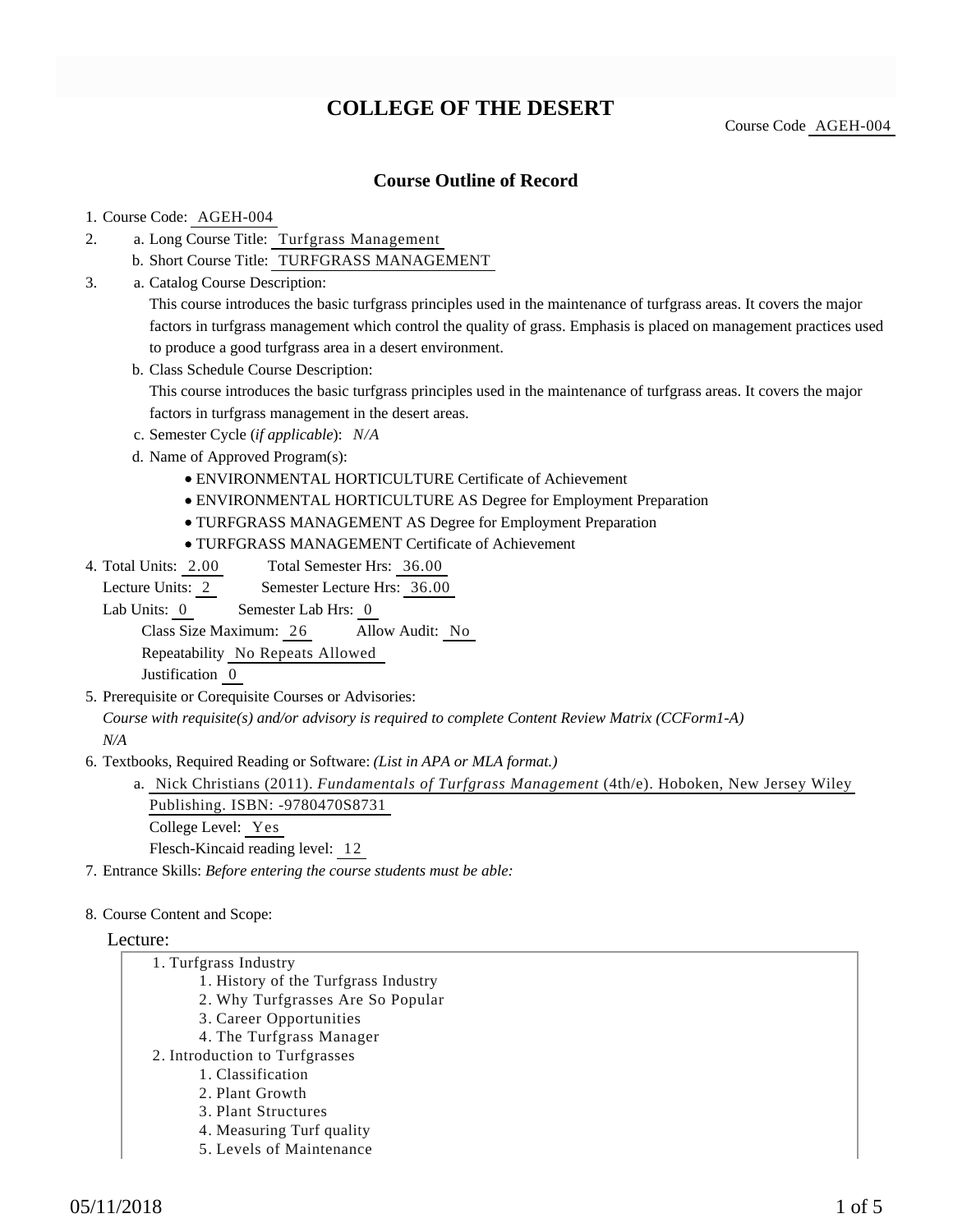Warm and Cool Season Grasses 3.

- 1. Use of Cool Season Grasses in the Warm Season Zone
- 2. Turfgrass Selection

4. Soils

- 1. Soil Modification
- 2. Soil Chemistry
- 3. Soil Testing
- 5. Establishment
- 6. Fertilization
- 7. Mowing
	- 1. Water and Irrigation
	- 2. Turfgrass and Water
	- 3. Soil and Water
	- 4. Irrigation
	- 5. Irrigation Systems
	- 6. Water Useage
	- 7. Wetting Agents
- 8. Pesticides
- Weeds 9.
	- 1. Types of Weeds
	- 2. Herbicides
	- 3. Controlling Weeds
- 10. Insects
	- 1. Root-Feeding Insects
	- 2. Leaf and Stem Feeders
	- 3. Other Insect Pests
	- 4. Control
- 11. Turfgrass Diseases
	- 1. Fungal Pathogens
	- 2. Disease Identification
	- 3. Disease Control
	- 4. Other Types of Pathogens
- 12. Integrated Pest Management
- 13. Other Turfgrass Problems
	- 1. Shade
	- 2. Soil Compaction
	- 3. Thatch
- 14. Improving Unsatisfactory Turf
- 15. Lawns and Other Turf Areas
	- 1. Lawns
	- 2. Parks
	- 3. Cemeteries
	- 4. Utility turf
	- 5. Athletic Fields
	- 6. Sod Farms
	- 7. Seed Production
- 16. Turf Calculations

Lab: *(if the "Lab Hours" is greater than zero this is required)*

#### 9. Course Student Learning Outcomes:

1.

The student will be able to explain the major factors in turfgrass management which control the quality of turfgrass.

#### 2.

The student will identify management practices used to produce a good turfgrass area in a desert environment.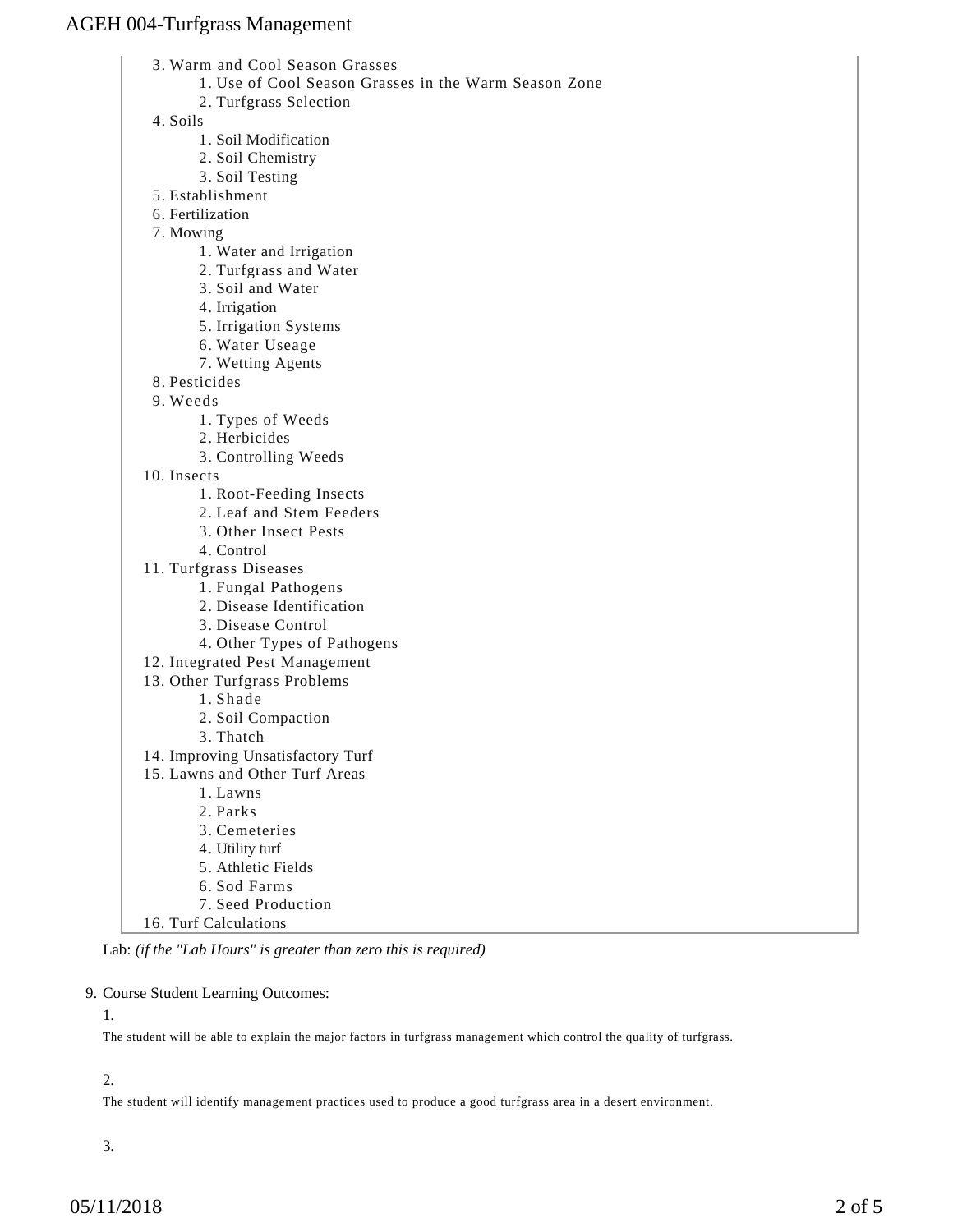The student will be able to identify major insect, weed, and disease pests common in turfgrass in a desert environment.

- 10. Course Objectives: Upon completion of this course, students will be able to:
	- a. Plan a turfgrass management program for a full year of maintenance on a golf course or other turfgrass area.
	- b. Plan a yearly fertilization program for turfgrass area.
	- c. Plan a drainage design for turfgrass area.
	- d. Calculate the amount of seeds or stolons required to plan a turfgrass area.
	- e. Identify the correct mowing height for a grass, depending upon the season and area where the grass is growing.

11. Methods of Instruction: *(Integration: Elements should validate parallel course outline elements)* 

- a. Demonstration, Repetition/Practice
- b. Discussion
- c. Lecture
- d. Participation

#### Other Methods:

Reading assignments Use of audio-visual for presentation

12. Assignments: (List samples of specific activities/assignments students are expected to complete both in and outside of class.) In Class Hours: 36.00

Outside Class Hours: 72.00

- a. In-class Assignments
	- a. Note taking will be essential
	- b. Classroom participation is expected and required
	- c. Exams will include: essay, multiple choice, matching and true/false questions
- b. Out-of-class Assignments
	- a. A 20-page term paper will be required, with footnote and an extensive bibliography
	- b. Reading assignments from required text
- 13. Methods of Evaluating Student Progress: The student will demonstrate proficiency by:
	- Written homework
	- Term or research papers
	- Computational/problem solving evaluations
	- True/false/multiple choice examinations
	- Mid-term and final evaluations
	- Student participation/contribution

#### 14. Methods of Evaluating: Additional Assessment Information:

15. Need/Purpose/Rationale -- All courses must meet one or more CCC missions.

PO - Career and Technical Education

Fulfill the requirements for an entry- level position in their field.

Apply critical thinking skills to execute daily duties in their area of employment.

Apply critical thinking skills to research, evaluate, analyze, and synthesize information.

Display the skills and aptitude necessary to pass certification exams in their field.

Exhibit effective written, oral communication and interpersonal skills.

Transfer to a higher level learning institution

IO - Personal and Professional Development

Self-evaluate knowledge, skills, and abilities.

IO - Scientific Inquiry

Predict outcomes utilizing scientific inquiry: using evidence and assertions determine which conclusions logically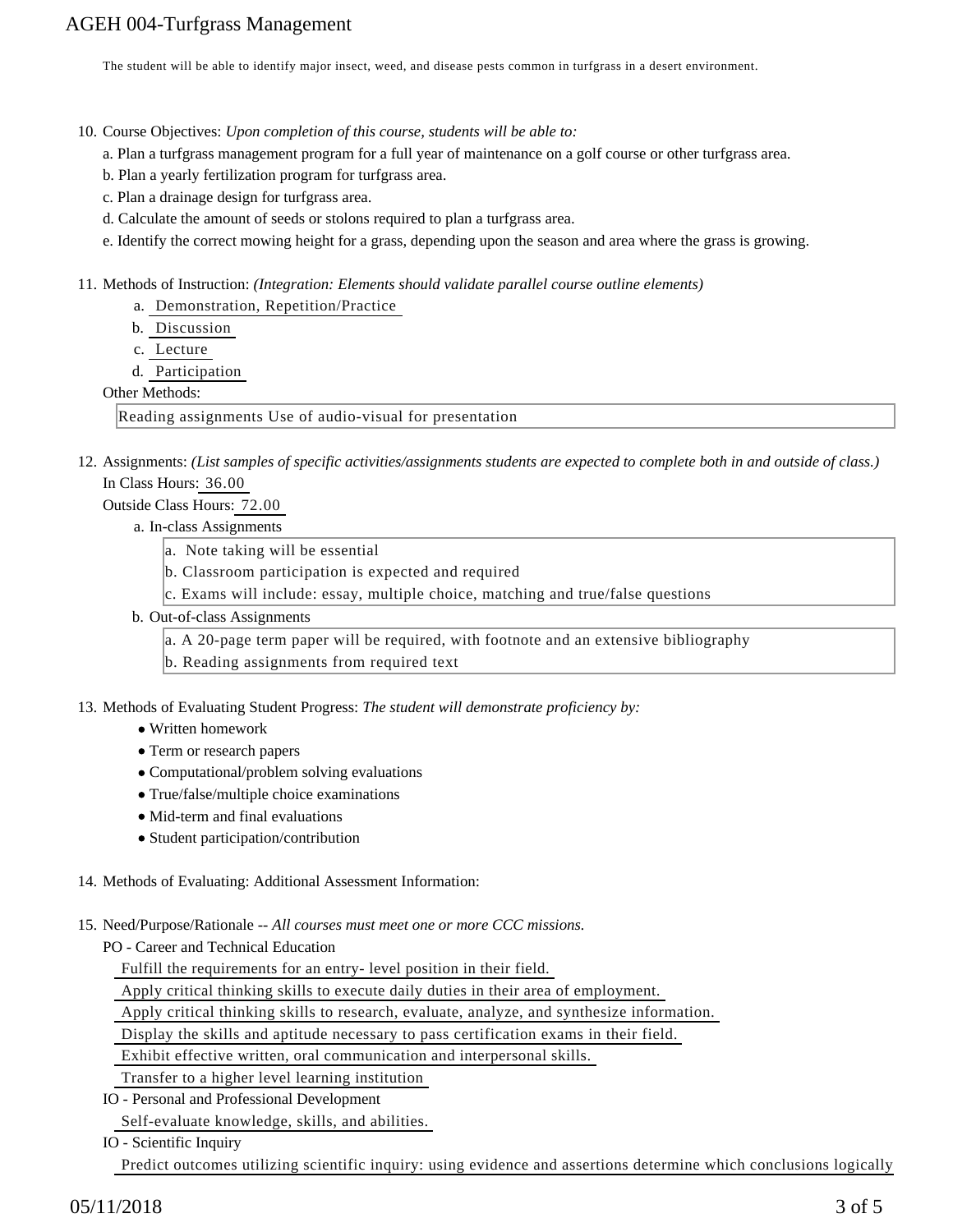follow from a body of quantitative and qualitative data.

|     | 16. Comparable Transfer Course                                                                                                                                                                                                                                                                                                                                                                                                                                                                                                                                                                                                                                                                                                                                                                                                                                                                                                                                                                                                                     |        |                      |                      |                     |  |
|-----|----------------------------------------------------------------------------------------------------------------------------------------------------------------------------------------------------------------------------------------------------------------------------------------------------------------------------------------------------------------------------------------------------------------------------------------------------------------------------------------------------------------------------------------------------------------------------------------------------------------------------------------------------------------------------------------------------------------------------------------------------------------------------------------------------------------------------------------------------------------------------------------------------------------------------------------------------------------------------------------------------------------------------------------------------|--------|----------------------|----------------------|---------------------|--|
|     | <b>University System</b>                                                                                                                                                                                                                                                                                                                                                                                                                                                                                                                                                                                                                                                                                                                                                                                                                                                                                                                                                                                                                           | Campus | <b>Course Number</b> | <b>Course Title</b>  | <b>Catalog Year</b> |  |
|     | 17. Special Materials and/or Equipment Required of Students:                                                                                                                                                                                                                                                                                                                                                                                                                                                                                                                                                                                                                                                                                                                                                                                                                                                                                                                                                                                       |        |                      |                      |                     |  |
|     | <sup>18.</sup> Materials Fees:<br><b>Required Material?</b>                                                                                                                                                                                                                                                                                                                                                                                                                                                                                                                                                                                                                                                                                                                                                                                                                                                                                                                                                                                        |        |                      |                      |                     |  |
|     | <b>Material or Item</b>                                                                                                                                                                                                                                                                                                                                                                                                                                                                                                                                                                                                                                                                                                                                                                                                                                                                                                                                                                                                                            |        |                      | <b>Cost Per Unit</b> | <b>Total Cost</b>   |  |
|     | 19. Provide Reasons for the Substantial Modifications or New Course:                                                                                                                                                                                                                                                                                                                                                                                                                                                                                                                                                                                                                                                                                                                                                                                                                                                                                                                                                                               |        |                      |                      |                     |  |
| 20. | Remove English 70<br>a. Cross-Listed Course (Enter Course Code): N/A<br>b. Replacement Course (Enter original Course Code): N/A                                                                                                                                                                                                                                                                                                                                                                                                                                                                                                                                                                                                                                                                                                                                                                                                                                                                                                                    |        |                      |                      |                     |  |
|     | 21. Grading Method (choose one): Letter Grade Only                                                                                                                                                                                                                                                                                                                                                                                                                                                                                                                                                                                                                                                                                                                                                                                                                                                                                                                                                                                                 |        |                      |                      |                     |  |
|     | 22. MIS Course Data Elements<br>a. Course Control Number [CB00]: CCC000119785<br>b. T.O.P. Code [CB03]: 10900.00 - Horticulture<br>c. Credit Status [CB04]: D - Credit - Degree Applicable<br>d. Course Transfer Status [CB05]: $B = Transfer CSU$<br>e. Basic Skills Status [CB08]: $2N = Not basic skills course$<br>f. Vocational Status [CB09]: Possibly Occupational<br>g. Course Classification [CB11]: Y - Credit Course<br>h. Special Class Status [CB13]: N - Not Special<br>i. Course CAN Code [CB14]: N/A<br>j. Course Prior to College Level [CB21]: $Y = Not$ Applicable<br>k. Course Noncredit Category [CB22]: Y - Not Applicable<br>1. Funding Agency Category [CB23]: $Y = Not$ Applicable<br>m. Program Status [CB24]: $1 =$ Program Applicable<br>Name of Approved Program (if program-applicable): ENVIRONMENTAL HORTICULTURE, ENVIRONMENTAL<br>HORTICULTURE, TURFGRASS MANAGEMENT, TURFGRASS MANAGEMENT<br>Attach listings of Degree and/or Certificate Programs showing this course as a required or a restricted elective.) |        |                      |                      |                     |  |
|     | 23. Enrollment - Estimate Enrollment                                                                                                                                                                                                                                                                                                                                                                                                                                                                                                                                                                                                                                                                                                                                                                                                                                                                                                                                                                                                               |        |                      |                      |                     |  |
|     | First Year: 26<br>Third Year: 26                                                                                                                                                                                                                                                                                                                                                                                                                                                                                                                                                                                                                                                                                                                                                                                                                                                                                                                                                                                                                   |        |                      |                      |                     |  |
|     | 24. Resources - Faculty - Discipline and Other Qualifications:<br>a. Sufficient Faculty Resources: Yes<br>b. If No, list number of FTE needed to offer this course: N/A                                                                                                                                                                                                                                                                                                                                                                                                                                                                                                                                                                                                                                                                                                                                                                                                                                                                            |        |                      |                      |                     |  |
|     |                                                                                                                                                                                                                                                                                                                                                                                                                                                                                                                                                                                                                                                                                                                                                                                                                                                                                                                                                                                                                                                    |        |                      |                      |                     |  |
|     |                                                                                                                                                                                                                                                                                                                                                                                                                                                                                                                                                                                                                                                                                                                                                                                                                                                                                                                                                                                                                                                    |        |                      |                      |                     |  |
|     | 25. Additional Equipment and/or Supplies Needed and Source of Funding.<br>N/A                                                                                                                                                                                                                                                                                                                                                                                                                                                                                                                                                                                                                                                                                                                                                                                                                                                                                                                                                                      |        |                      |                      |                     |  |
|     | 26. Additional Construction or Modification of Existing Classroom Space Needed. (Explain:)                                                                                                                                                                                                                                                                                                                                                                                                                                                                                                                                                                                                                                                                                                                                                                                                                                                                                                                                                         |        |                      |                      |                     |  |
|     | N/A                                                                                                                                                                                                                                                                                                                                                                                                                                                                                                                                                                                                                                                                                                                                                                                                                                                                                                                                                                                                                                                |        |                      |                      |                     |  |
|     | 27. FOR NEW OR SUBSTANTIALLY MODIFIED COURSES                                                                                                                                                                                                                                                                                                                                                                                                                                                                                                                                                                                                                                                                                                                                                                                                                                                                                                                                                                                                      |        |                      |                      |                     |  |

Library and/or Learning Resources Present in the Collection are Sufficient to Meet the Need of the Students Enrolled in the Course: Yes